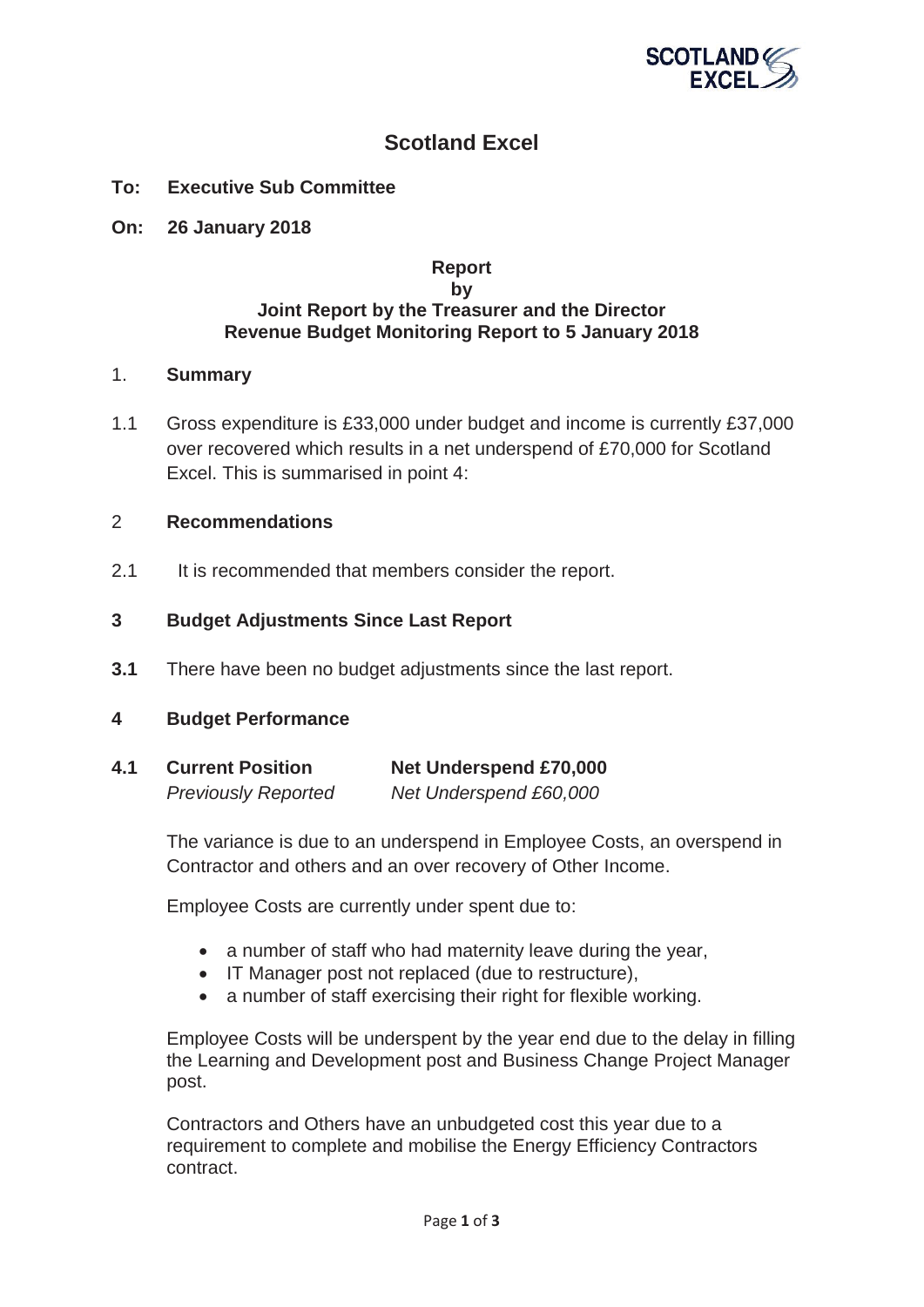The over recovery of Other Income relates to additional funding received from Invest in Renfrewshire for support of the graduate intern scheme and also from the income received for the costs that were awarded by the court when Scotland Excel were successful in defending a legal challenge.

All projects are currently projected to break even.

# **4.2 Projected Year End Position**

The projected year end position shows a draw down from the general reserve of £86,000 which is £80,000 less than the approved draw down. This reduction in the draw down will be utilised to support the 2018/19 budget, as previously agreed at the December 2017 Joint Committee.